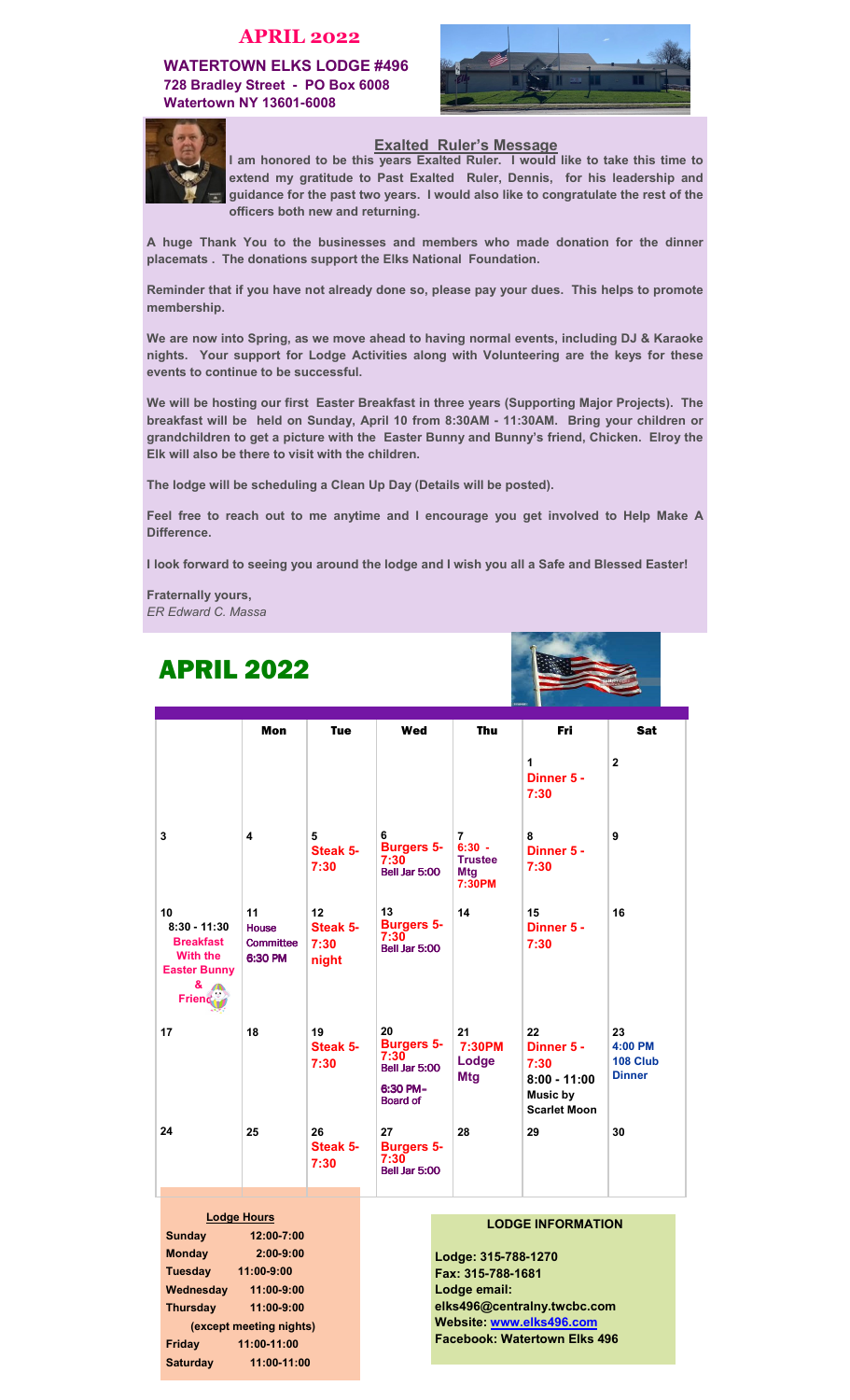### FROM THE SECRETARY'S DESK

Hello Elks, my name is Kimberley Kowal, as of April 1, I will be your new Lodge Secretary. It is an honor to serve the members of The Elks Lodge #0496.

 A special thanks to Melissa VanBrocklin, who is transitioning from Lodge Secretary to Lodge Treasurer for assisting me in my future with the Watertown Elks Lodge #0496.

Dues statements went out in late January 2022 for the 2022-2023 Lodge year. If you do not receive a statement, please contact me so we can review your mailing address.

You can now pay your dues online at https://search.revopay.com/elkslodge Your first step is to put in Watertown Elks 496 on the main screen. Beneath the box there will be a highlighted link to select to open the payment page. You will have the option to register with this site or make a quick payment. You will need to know your member number to proceed with making a payment. There will be a small convenience fee that will apply. Any questions or concerns, please contact me at the email listed below.

The bulletin is available on our website at www.elks496.org where the monthly calendar and events are updated regularly. If you do not have access to a computer or smartphone, copies of the bulletin will be available at the Lodge.

There are many cards and fobs that need to be picked up. Please do so as soon as possible. You will need to contact me directly as they are now locked in the office. Cards/ Fobs will not be mailed.

PLEASE NOTE: If you have a plastic card or fob for door entry, this is permanent and you will not receive a new one each year.

Contact Information: Leave a message with a bartender (I have an envelope behind the bar, which I check on a regular basis). Email Address: **kkowal0496@gmail.com** 

Fraternally,

Kimberley Kowal, Lodge Secretary Watertown Elks Lodge 496 PO Box 6008 Watertown, NY 13601 315-788-1270



Dues For 2022-2023 Lodge Year Regular Dues: \$87.00; Life Member Dues: \$57.00

# "To Our Absent Members"

# ...upon our tablets of love and memory their names shall endure forever.

| John Bondellio<br><b>Robert Burgenstock</b><br><b>Herman Kleiboer</b><br><b>Bernard Neil</b><br><b>John McCarthy</b><br><b>Gary Hopkins Sr</b><br><b>John McCarthy</b><br><b>Terry Gehring</b><br>Joseph Biondolillo Jr<br><b>Thomas Strejlau</b> | 6923<br>7794<br>7846<br>8052<br>4271 LM<br>6433 LM<br>4271 LM<br>5013 LM<br><b>EMORIA</b><br>5553<br>7253 |
|---------------------------------------------------------------------------------------------------------------------------------------------------------------------------------------------------------------------------------------------------|-----------------------------------------------------------------------------------------------------------|
|                                                                                                                                                                                                                                                   |                                                                                                           |
| Joseph Caronia<br><b>Terry Curtis</b>                                                                                                                                                                                                             | 6155 LM<br>4933<br>LМ                                                                                     |

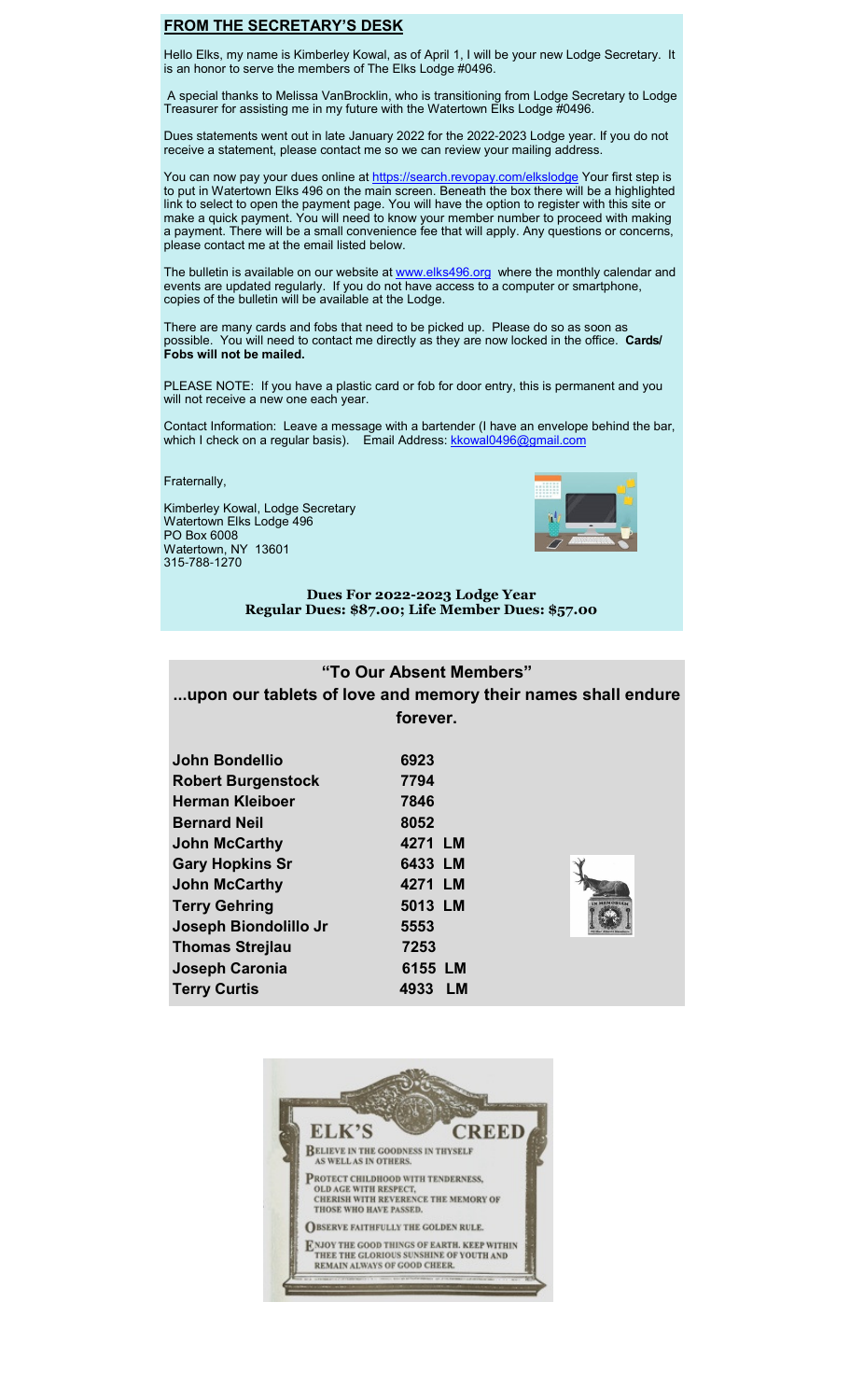# MONTHLY & UPCOMING EVENTS AT THE LODGE

- April 6 5:00PM **-** Bell Jar
- April 7 6:30PM **-** Trustee Meeting 7:30PM **-** Lodge Meeting
- April 10 8:30AM **-** 11:30AM **-** Breakfast with Easter Bunny & Friends
- April 11 **-** 6:30PM **-** House Committee Meeting
- April 13 5:00PM **-** Bell Jar
- April 14 **-** 7:30PM **-** Lodge Meeting
- April 20 5:00PM **-** Bell Jar 6:30PM **-** Board of Directors Meeting
- April 228:00PM **-** 11:00PM **-** Music by Scarlet Moon
- April 23 **-** 4:00PM **-** 108 Club Dinner



### EVENT BOOKING

To book an event at the Lodge

Contact Stephanie at 315**-**816**-**8010 or call the Lodge at 315**-**788**-**1270



# Items for the Bulletin

If you have an event or any other information for the bulletin, please email me by the 15th of the month prior. Email Kelli Bell at the following email address:

kmb101764@gmail.com





DDGER Arthur Joe Spriggs, DODGER, PSVP 1220 Knox Street Ogdensburg, NY 13669 315**-**262**-**4227 email gspriggs22@aol.com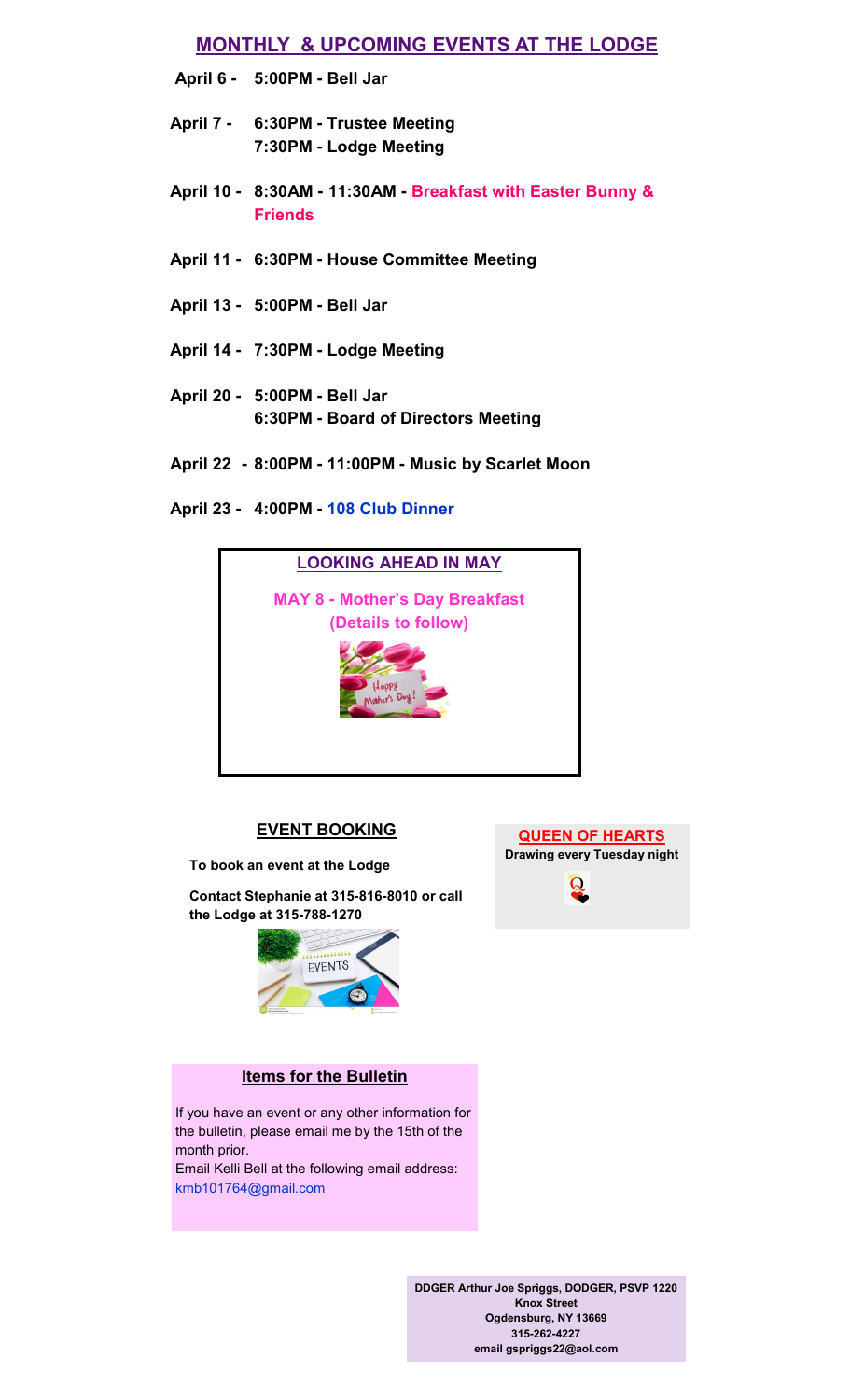# STEAK NIGHT **TUESDAY** (5:00 **-** 7:30) \$13.00



### WEDNESDAY BURGER & FRIES DINE IN OR TAKE OUT ~ 5:00**-**7:30

| <b>ER Burger (plain burger)</b>  | \$9.00 |
|----------------------------------|--------|
| <b>ER Burger with cheese</b>     | \$9.00 |
| <b>ER Deluxe Bacon Burger</b>    | \$9.50 |
| <b>NEW! Veggie Burger</b>        | \$9.00 |
| (lettuce, tomato, onion, cheese) |        |

(all prices include tax)



# **Friday Dinners for April** Dinner Guests must check in by 7:30 pm

April 1 Winner Winner 4 piece Fried Chicken dinner with mashed potatoes, white country gravy and a seasonal vegetable \$13.95 April 8 Baby Back Ribs with cowboy baked beans plus seasoned white rice seasonal vegetable **-** Full Rack \$15.95 Half Rack \$13.95 April 15 Broiled Butter Garlic Sea Scallops with garlic mashed potatoes plus a seasonal vegetable  $$17.95$ April 22 Beef Tip "Kabobs" over Wild Rice & Vegetable \$13.95 April 29 Fried Haddock & Shrimp Basket with French Fries, Lemon  **8. Tartar \$14.95 \$14.95** Every Friday Grilled Prime Rib \$16.95

# Fish Fry\$11.95

# (ALL MEALS WILL HAVE TAX ADDED)

**GIFT CERTIFICATES** Gift Certificates are available to purchase for fellow Elks. Minimum is \$10 and maximum is \$100.



#### Printing This Bulletin

It has come to my attention that some members wish to print this bulletin. Although it is designed to be viewed on a phone or computer, it can be printed on 8.5 x 11 paper. This should work for most home printers but there may be differences in terminology between brands. Contact me by email if you have a problem and I will try to help.

Double click on the printer symbol in the upper right Paper size should be automatically set to letter Click on "more settings" or something similar Click on "fit to printable area" or "fit to page" or similar Click on "print on both sides" if it is an option and you want to save paper

Kelli Bell, kmb101764@gmail.com